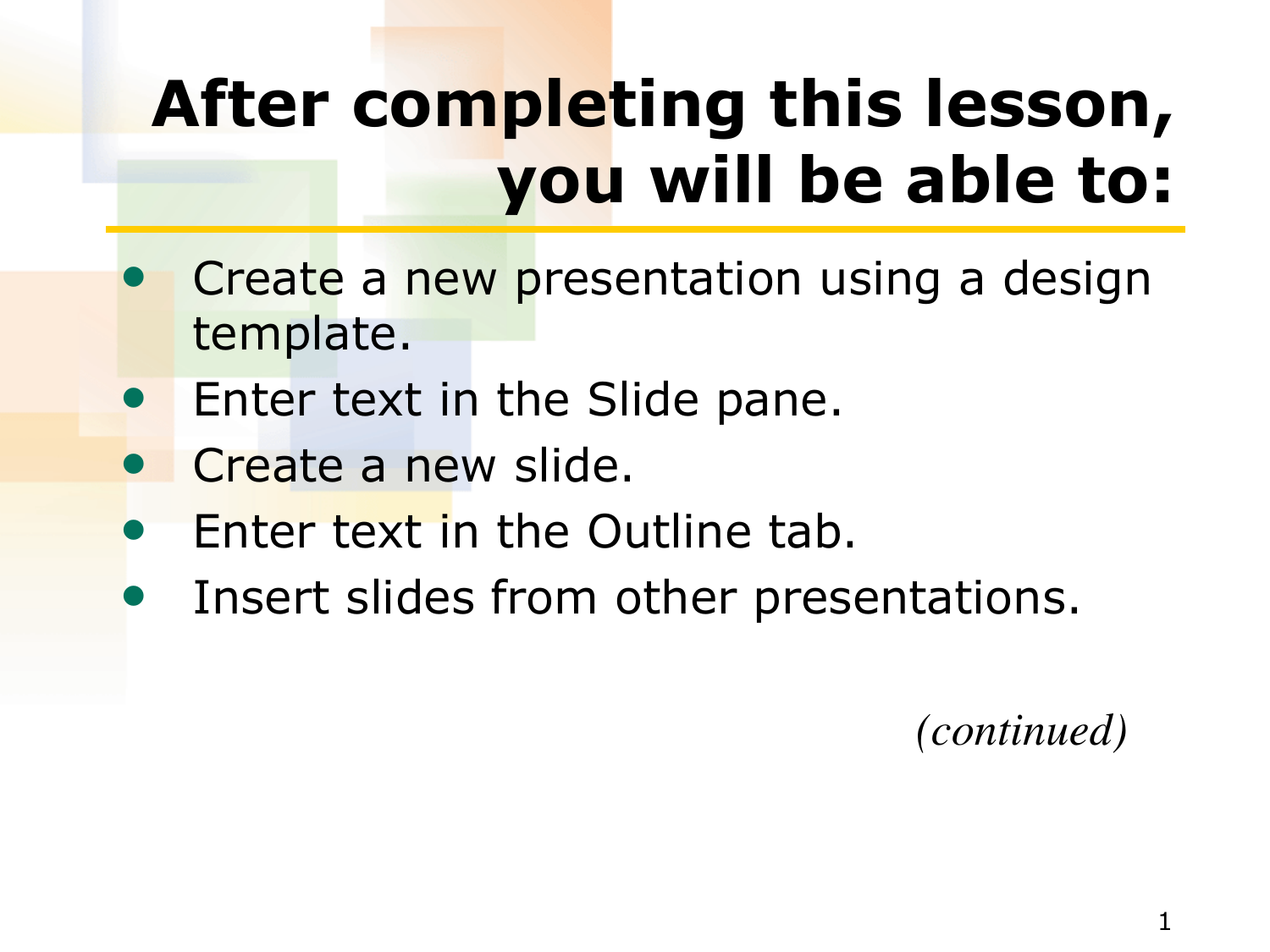# **After completing this lesson, you will be able to:**

- Rearrange slides in Slide Sorter view.
- Create a new folder to store a presentation.
- Show slides in Slide Show view.
- Customize PowerPoint.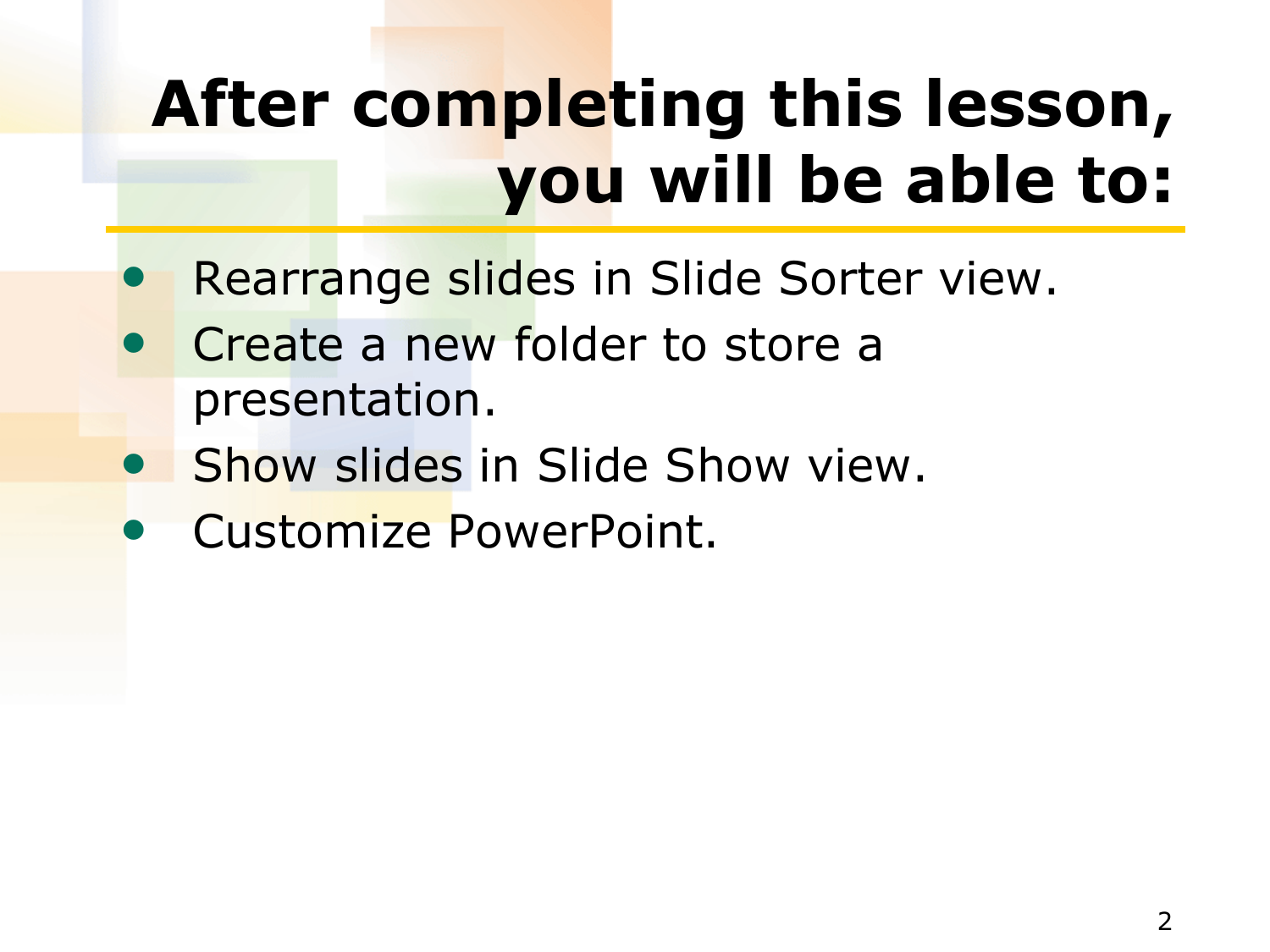# **Creating a New Presentation Using a Design Template**

#### **To create a new presentation with a design template**

- 1. In the New Presentation task pane, click From Design Template.
- 2. Click a design template in the Slide Design task pane.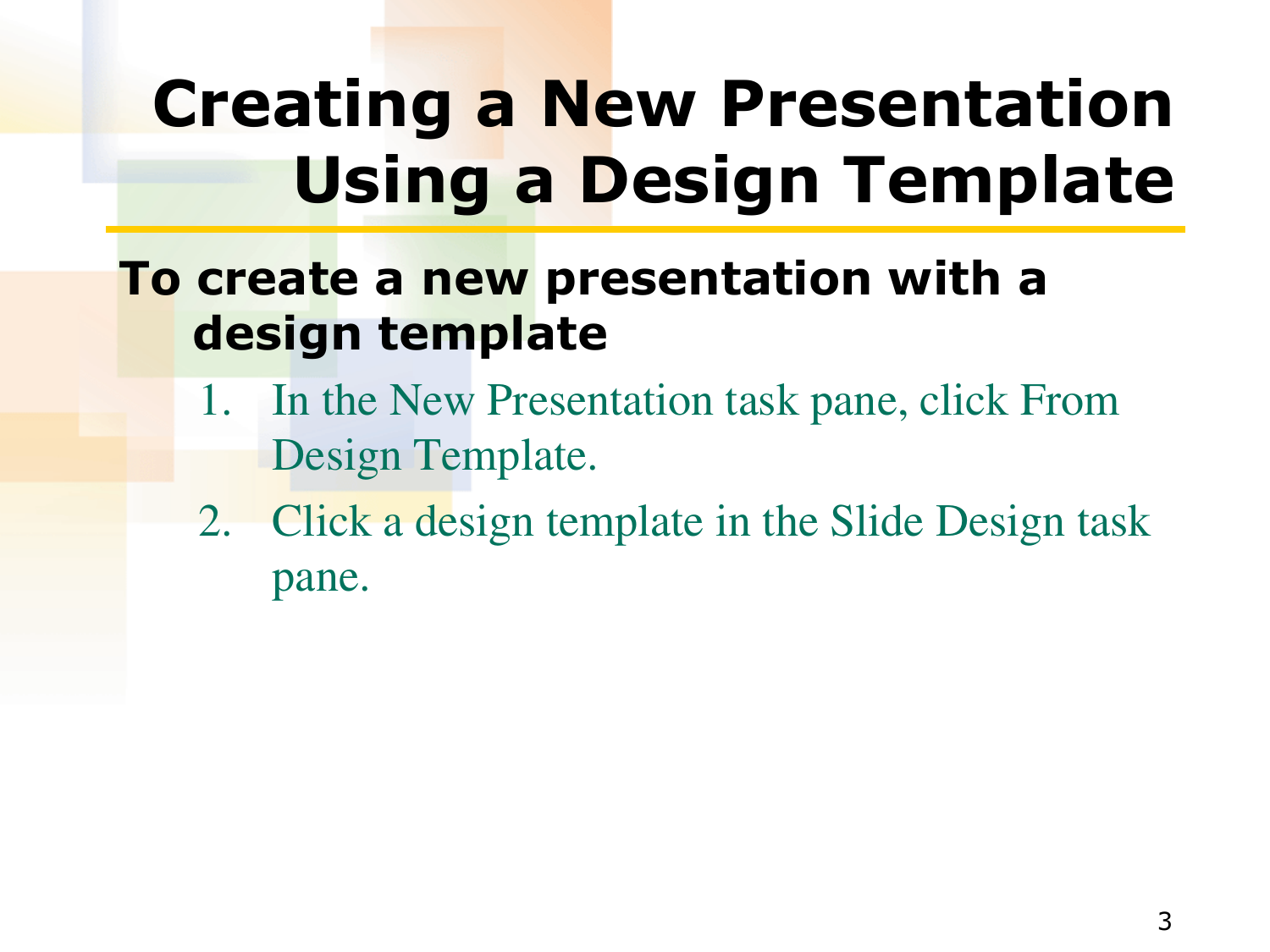### **Entering Text in the Slide Pane**

#### **To enter text in the Slide pane**

- 1. In the Slide pane, click the text placeholder *Click to add title* or click the text placeholder *Click to add subtitle*.
- 2. Type your text.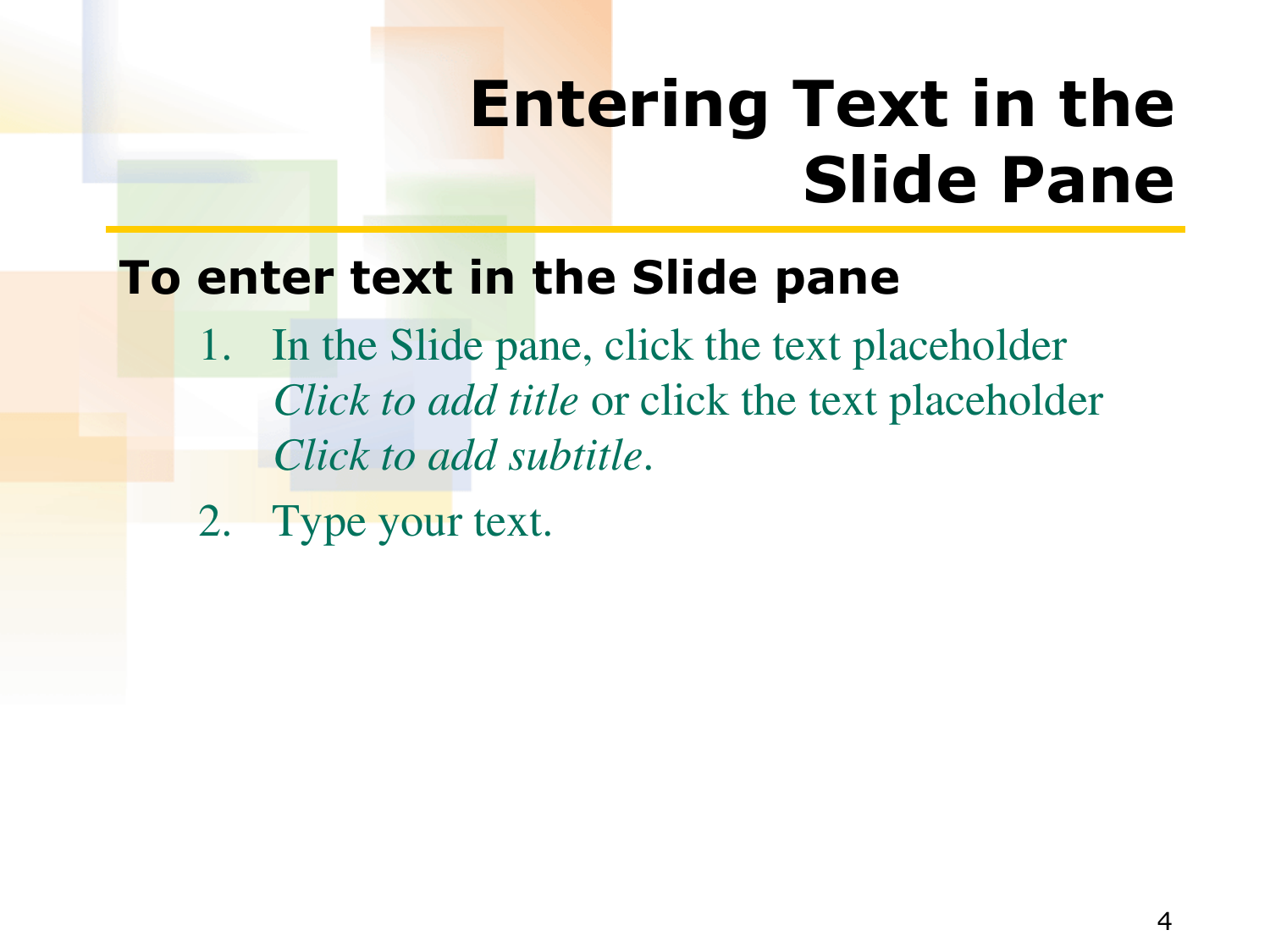## **Creating a New Slide**

#### **To create a new slide**

- 1. On the Formatting toolbar, click the New Slide button.
- 2. In the Slide Layout task pane, select a slide layout.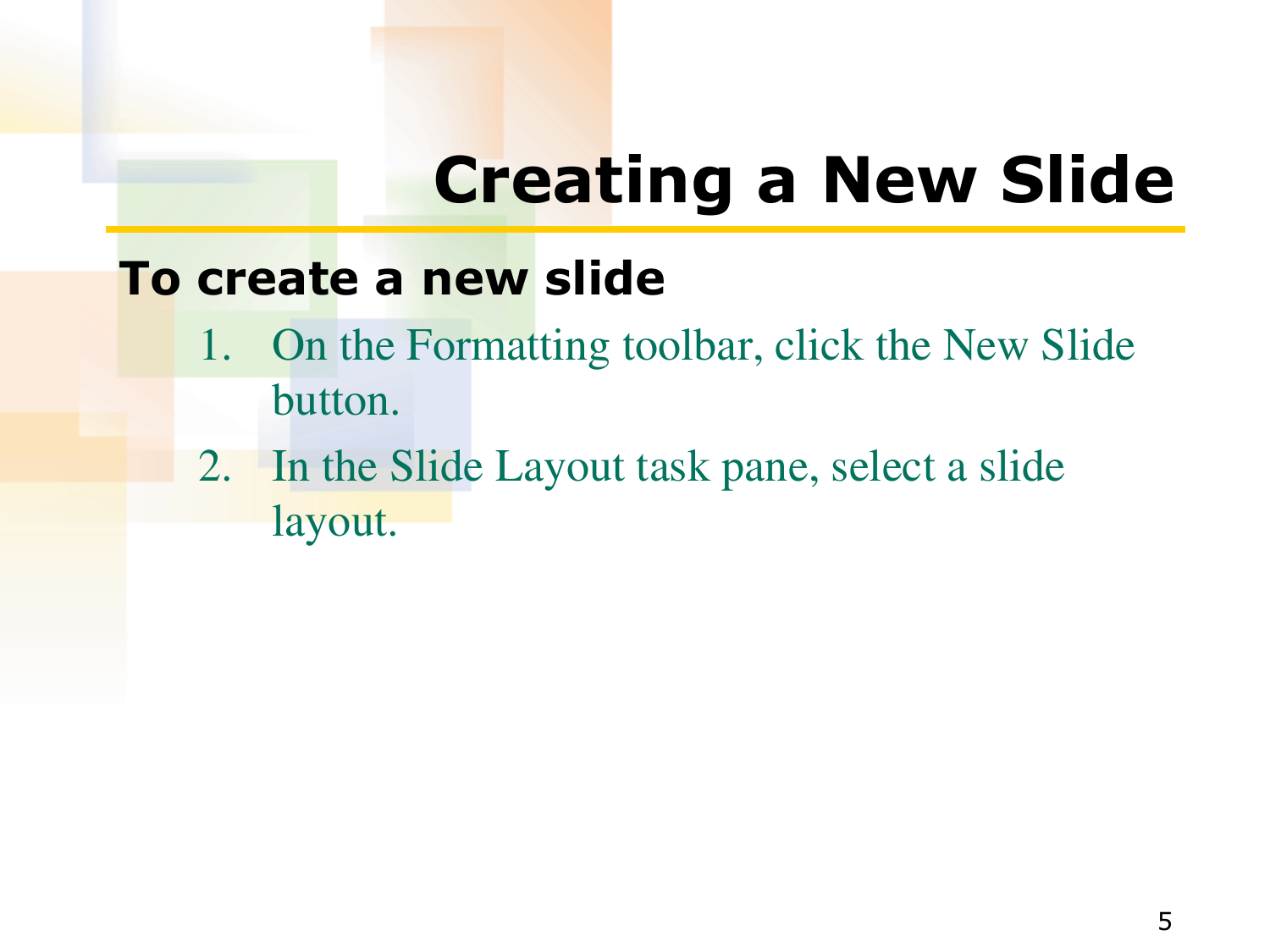## **Entering Text in the Outline Tab**

#### **To enter paragraph text in the Outline tab**

- 1. Click in the blank area to the right of the slide title in the Outline tab.
- 2. Press Enter and then press Tab.
- 3. Type your text.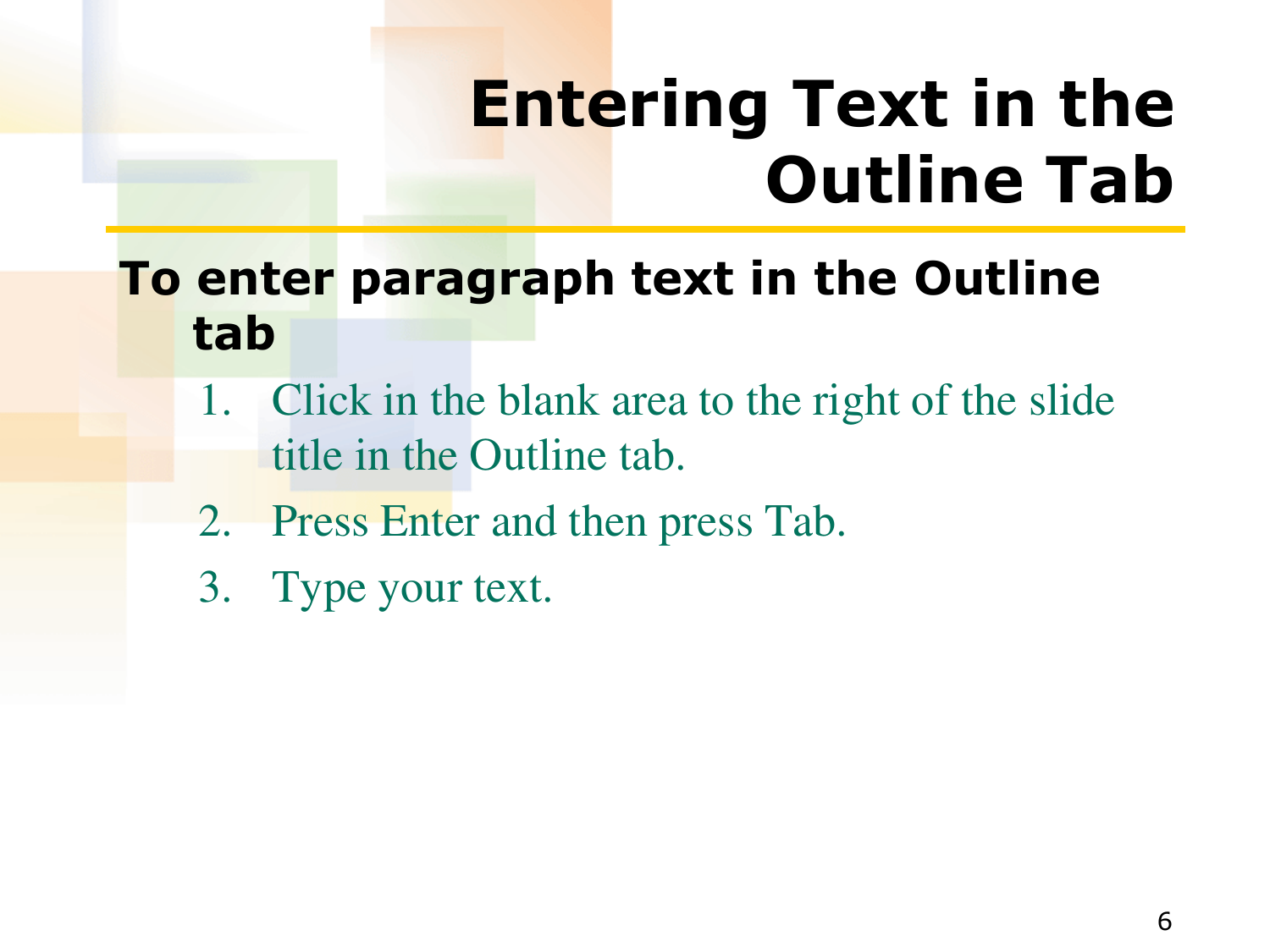### **Inserting Slides from Other Presentations**

#### **To insert slides from other presentations**

- 1. On the Insert menu, click Slides from Files.
- 2. Click the Find Presentation tab and then click Browse.
- 3. In the Look in box, navigate to the location of the presentation that you want to insert.
- 4. In the list of file names, click the presentation you want to open and then click Open.

 *(continued)*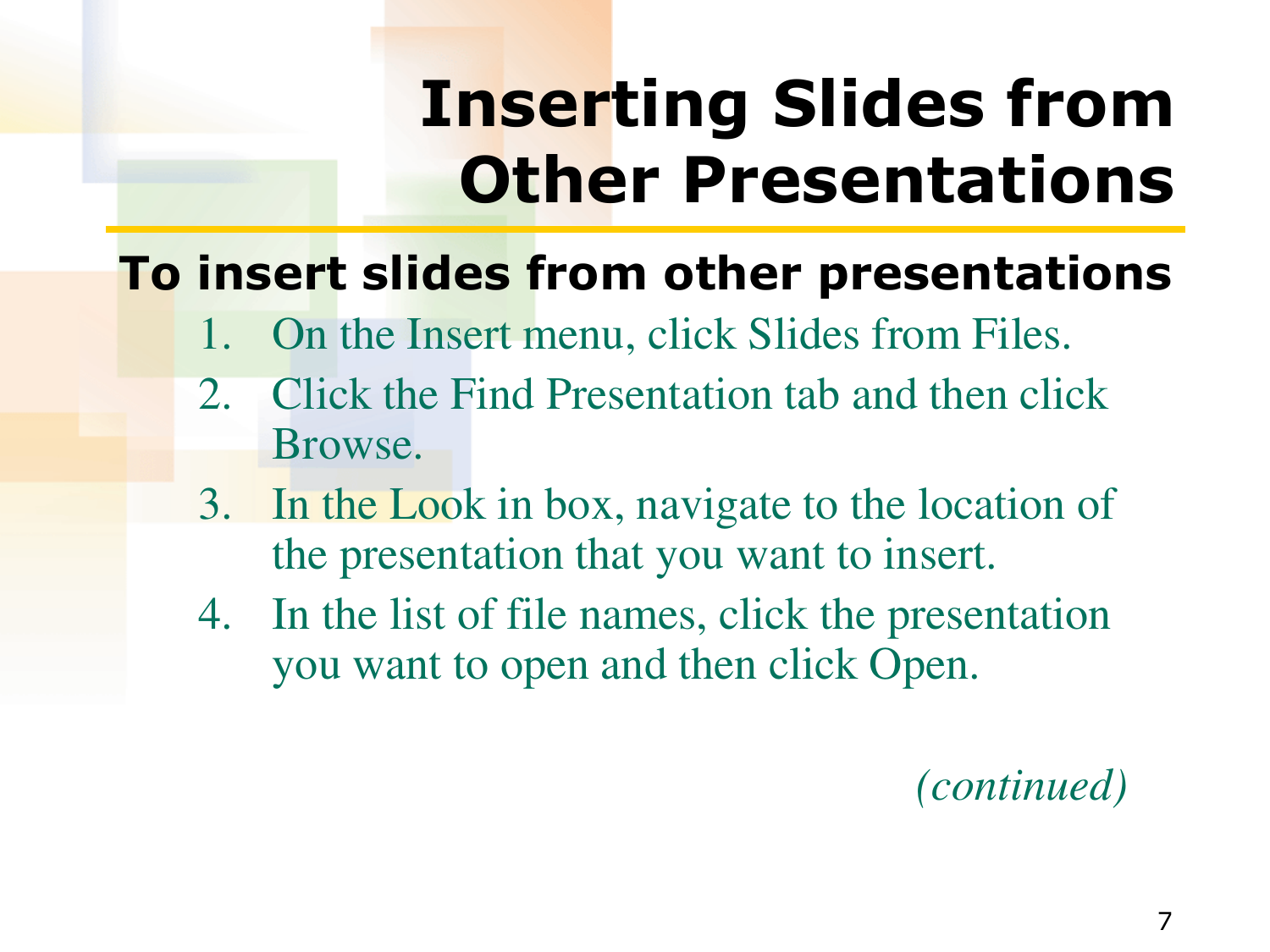### **Inserting Slides from Other Presentations**

#### **To insert slides from other presentations** *(continued)*

- 5. Click Display, if necessary.
- 6. Click the slides that you want to insert.
- 7. Click Insert.
- 8. Click Close.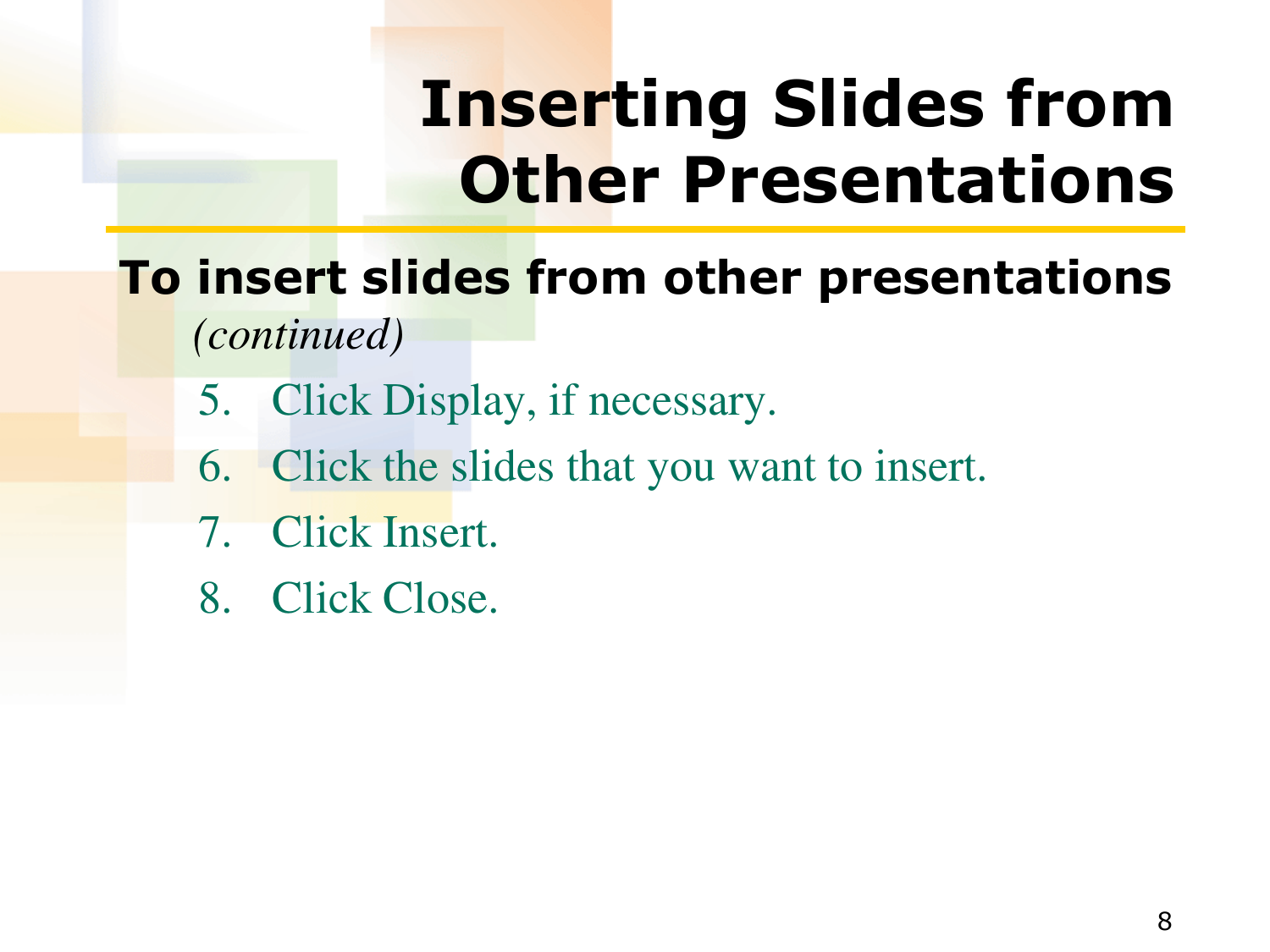# **Rearranging Slides in Slide Sorter View**

#### **To rearrange slides in Slide Sorter view**

- **Click the Slide Sorter View button.**
- 2. Drag the slide to a new position.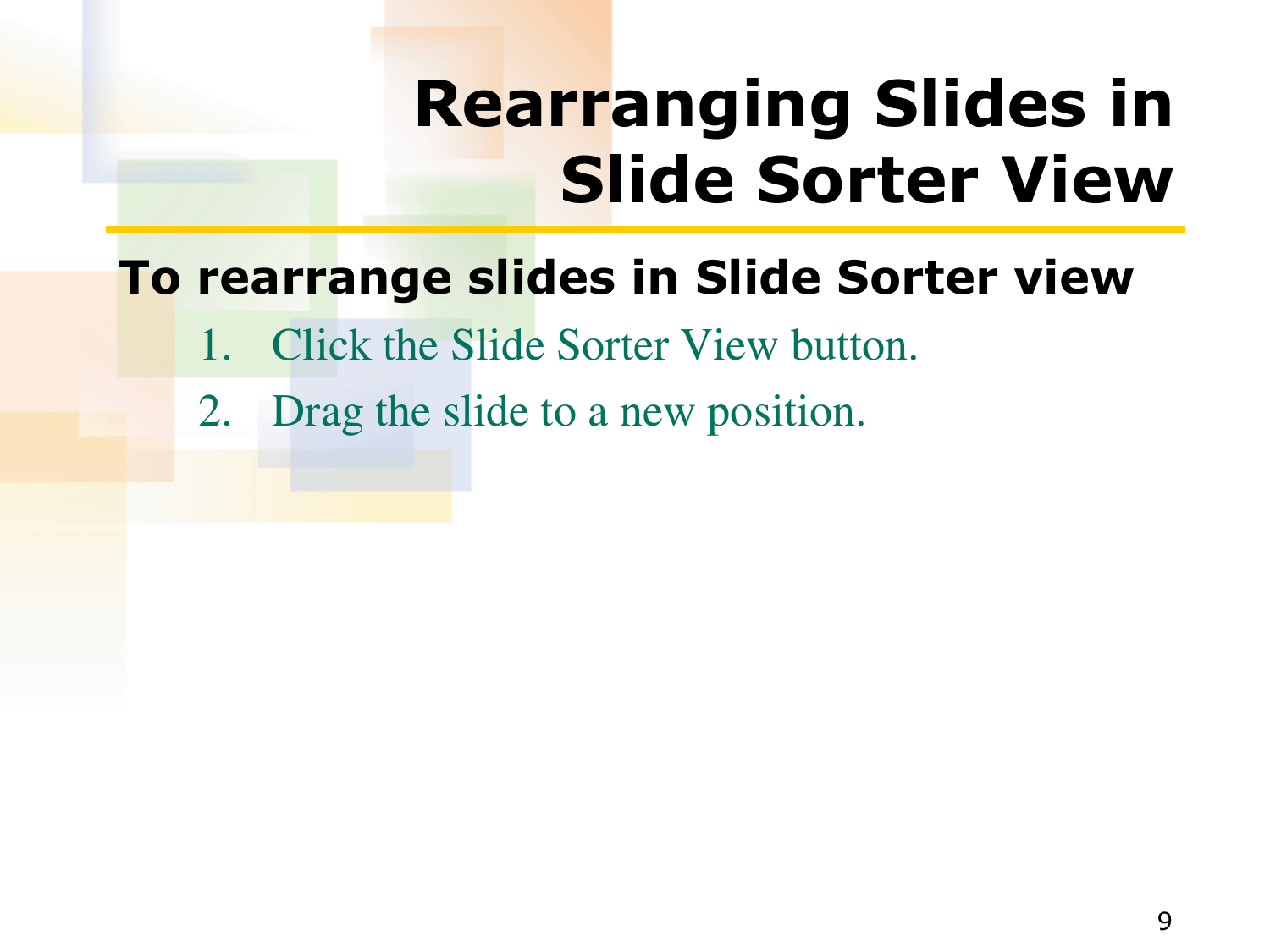### **Creating a Folder to Store a Presentation**

#### **To create a folder to store a presentation**

- 1. On the File menu, click Save As.
- 2. Click the Create New Folder button.
- 3. In the New Folder dialog box, type the name of the folder and then click OK.
- 4. In the File name box, type the new name to rename the file and then click Save.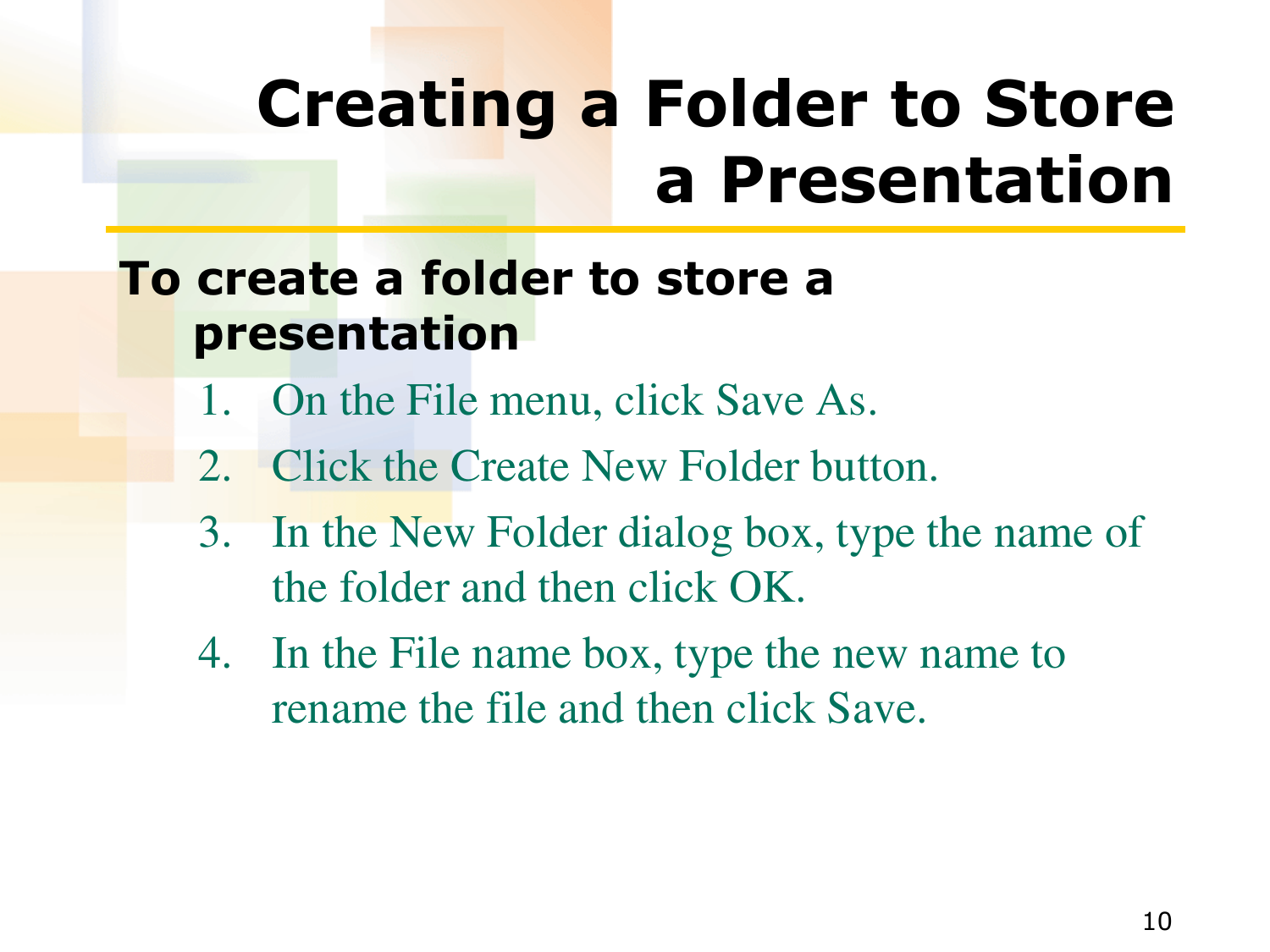# **Showing Slides in Slide Show View**

#### **To show slides in Slide Show view**

- Verify that slide 1 appears in the Slide pane.
- 2. Click the Slide Show button.
- 3. Click the screen to advance to the next slide.
- 4. Click one slide at a time to advance through the presentation.